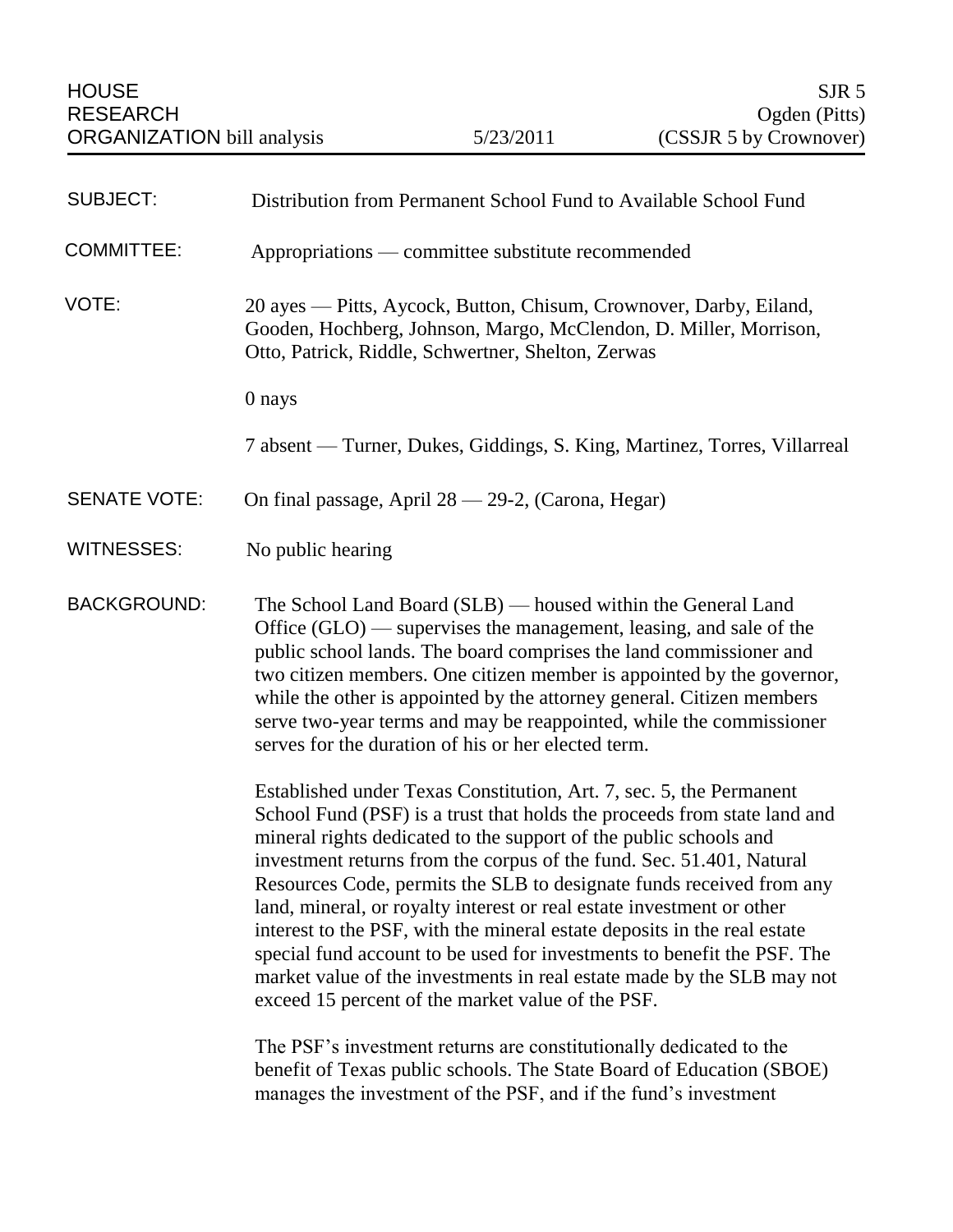performance permits, the SBOE makes distributions to the Available School Fund (ASF). The ASF consists of distributions from the PSF and revenue from one-fourth of motor fuels taxes and one-fourth of occupations taxes. Distributions to the ASF are used to fund instructional materials and technology for classrooms and can provide funding to school districts on a per-student basis in a distribution known as the per-capita distribution. To preserve the principal of the PSF, Art. 7, sec. 5 not only caps the percentage of PSF investment returns that may be distributed to the ASF, but also prohibits any distribution in years when the PSF value falls below a certain level.

Sec. 51.413, Natural Resources Code, permits the SLB to release investment funds directly to the ASF or to the SBOE for investment in the PSF. Atty. Gen. Opinion, GA-0617, issued April 9, 2008, determined that sec. 51.413(1), which permits the SLB to send funds directly to the ASF, likely is unconstitutional. The opinion concluded that the statute is inconsistent with constitutional provisions requiring land sale proceeds to be used to acquire other land for the PSF or invested. The opinion found that the authority to transfer state land and property proceeds directly to the ASF likely was unconstitutional because such proceeds were not listed as components of the ASF by the Texas Constitution.

DIGEST: CSSJR 5 would amend Art. 7, sec. 5(a) of the Texas Constitution to include discretionary real estate investments and cash in the state treasury derived from property belonging to the Permanent School Fund (PSF) to determine the market value of the PSF for calculation of current total return distribution from the PSF to the Available School Fund (ASF). The change would apply only to a distribution from the PSF to the ASF made on or after September 1, 2011.

> CSSJR 5 would authorize the GLO or an entity other than the SBOE that had responsibility for the management of PSF land or other properties to distribute revenue derived during that year from land or properties to the ASF in an amount not exceeding \$300 million each year.

> CSSJR 5 also would amend various sections of the Texas Constitution by replacing "perpetual public school fund," "public free school fund," and "free public school fund" with "permanent school fund." The proposal would be presented to the voters at an election on Tuesday, November 8, 2011. The ballot proposal would read: "The constitutional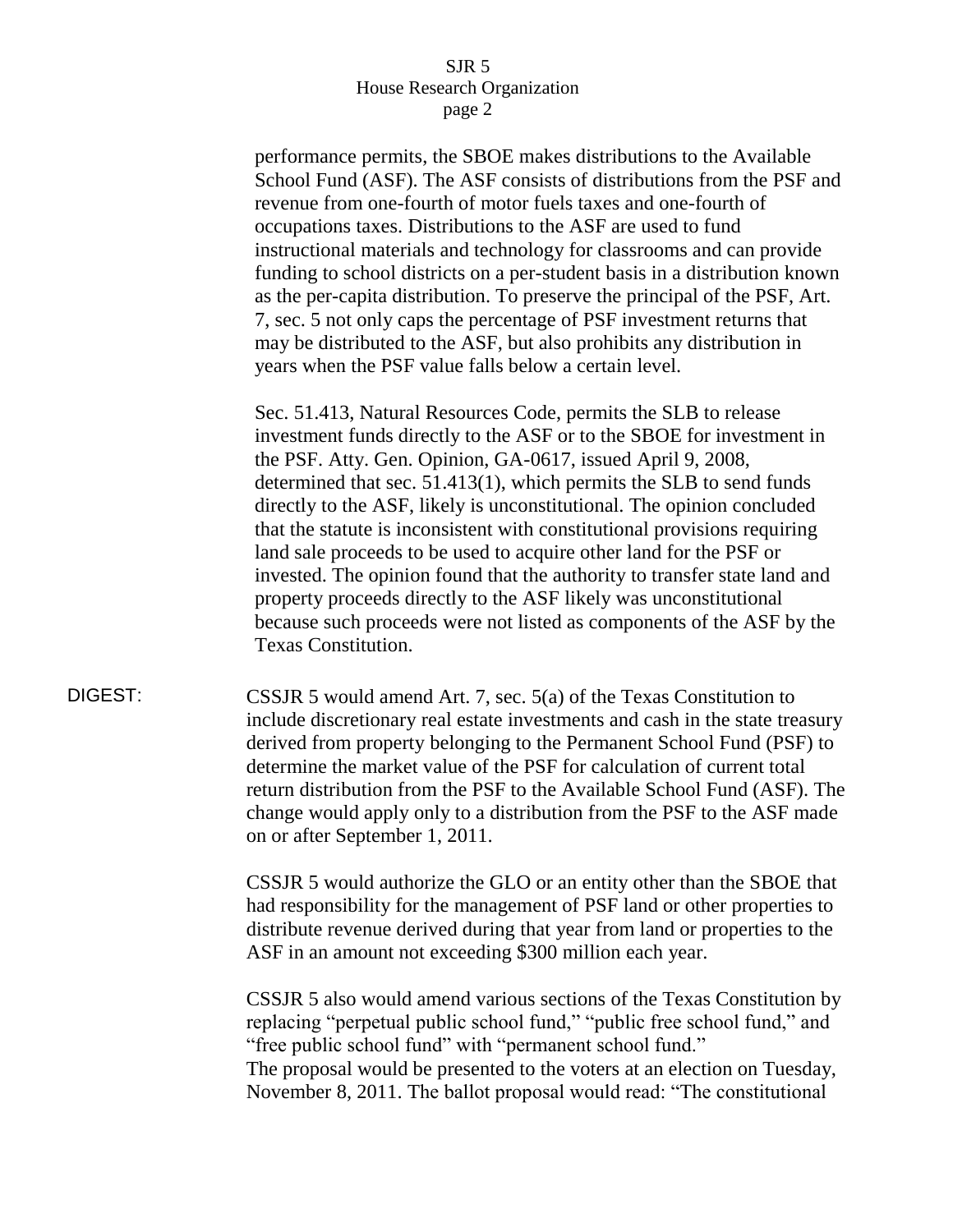amendment clarifying references to the permanent school fund, allowing the General Land Office to distribute revenue from permanent school fund land or other properties to the available school fund to provide additional funding for public education, and providing for an increase in the market value of the permanent school fund for the purpose of allowing increased distributions from the available school fund." SUPPORTERS SAY: CSSJR 5 would allow for the consolidation of Permanent School Fund investment assets to reflect accurately the full balance of the PSF. The amendment would include certain assets held by the school land board to the total asset base calculations. CSSJR 5 is necessary because an attorney general's opinion has clouded the constitutionality of the School Land Board's statutory authority to transfer proceeds from PSF land and property directly to the Available School Fund. The SLB should have this authority to ensure that public schools benefit directly from the investment returns realized by the board. CSSJR 5 would amend the Texas Constitution to permit a direct transfer from the SLB to the ASF, at the discretion of the SLB and subject to a cap of no more than \$300 million per year. This could add millions of dollars in badly needed revenue for the public schools while preserving the corpus of the PSF. Atty. Gen. Opinion, GA-0617, April 9, 2008, concluded that sec. 51.413(1), Natural Resources Code, allowing the SLB to send funds directly to the ASF, was likely unconstitutional. CSSJR 5 would permit legislation that would ensure that public schools benefited directly from the investment returns earned by the GLO from PSF lands. The proposed amendment also would ensure that the corpus of the PSF would remain secure by capping the distribution at no more than \$300 million per year. While the corpuses of the real estate special fund account and the PSF have grown, the SLB has transferred less money in recent biennia compared to 10 years ago. Despite the claim that the SLB's having the discretion to retain a portion of the returns ensures the fund's ability to perform well in the future, this fails to appreciate the detriment of hoarding money meant for the public school finance system when the need for additional funding is so pressing.

> CSSJR 5 would promote transparency by permitting legislation that would allow a traceable path between the net revenue earned by the GLO and the ASF. There is no reason why funds transferred from the GLO must go first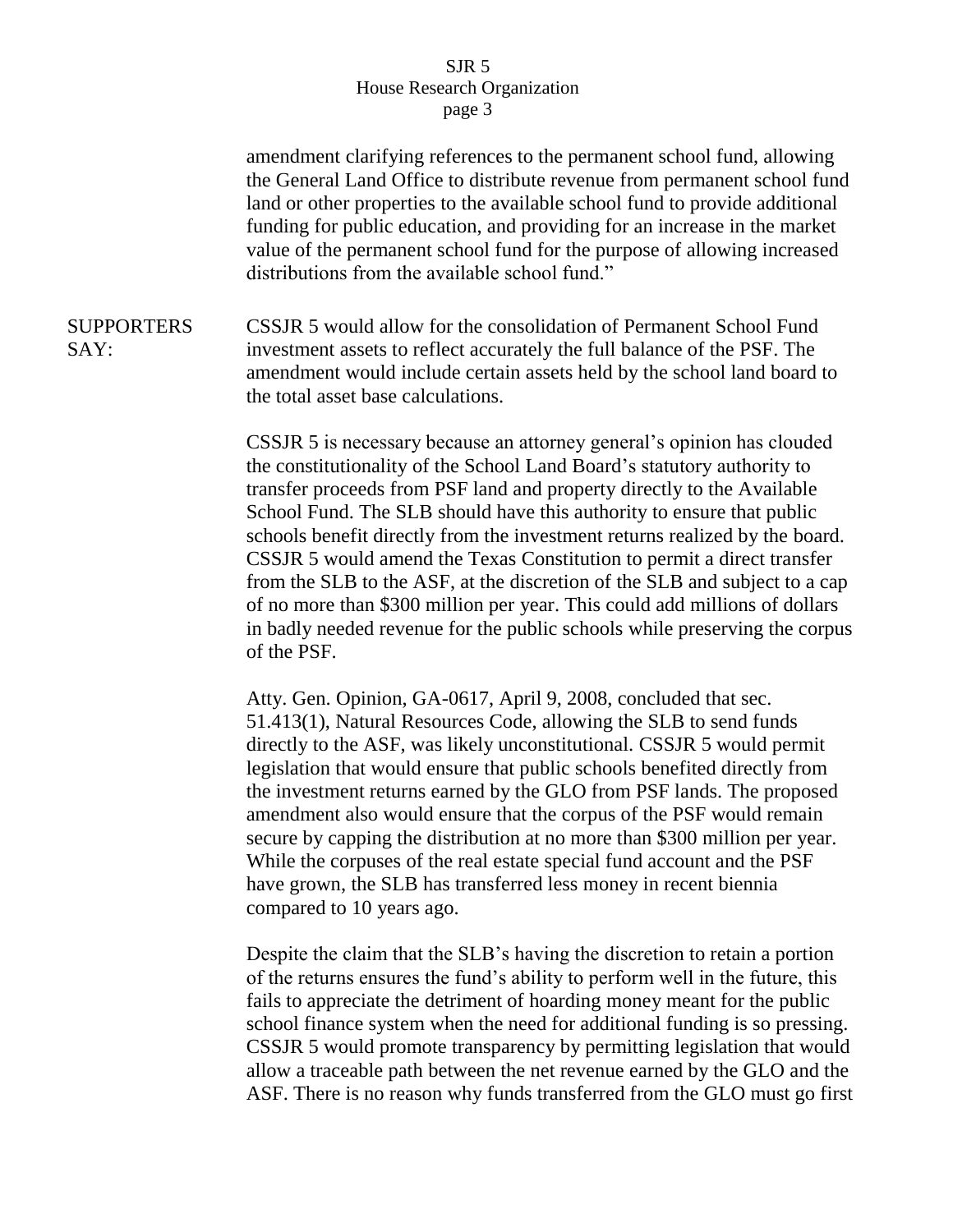|                          | to the PSF and then possibly to ASF.                                                                                                                                                                                                                                                                                                                                                                                                                                                                                                                                                                                                                                                                                                                                                                                                                                      |
|--------------------------|---------------------------------------------------------------------------------------------------------------------------------------------------------------------------------------------------------------------------------------------------------------------------------------------------------------------------------------------------------------------------------------------------------------------------------------------------------------------------------------------------------------------------------------------------------------------------------------------------------------------------------------------------------------------------------------------------------------------------------------------------------------------------------------------------------------------------------------------------------------------------|
|                          | While some claim that the SLB uses a specific methodology to determine<br>a payout to the PSF, their actions do not demonstrate this. In fact, the SLB<br>previously has transferred additional amounts to the PSF, contradicting its<br>supposed methodology.                                                                                                                                                                                                                                                                                                                                                                                                                                                                                                                                                                                                            |
|                          | CSSJR 5 also would not change substantively the Texas Constitution by<br>replacing "perpetual public school fund" and "free public school fund"<br>with "permanent school fund." These three terms are used interchangeably<br>throughout the Texas Constitution — in practice, there is not a perpetual<br>public school fund or a free public school fund. Attorney general opinion<br>GA-0617 concluded that all three funds refer to the PSF. Conforming all<br>references to the "permanent school fund" title simply would provide<br>uniformity and prevent confusion.                                                                                                                                                                                                                                                                                             |
| <b>OPPONENTS</b><br>SAY: | By changing the manner in which total assets of the Permanent School<br>Fund were calculated, CSSJR 5 would afford a short-term solution to the<br>budget crisis, but would harm public schools in the long term.                                                                                                                                                                                                                                                                                                                                                                                                                                                                                                                                                                                                                                                         |
|                          | CSSJR 5 is neither necessary nor appropriate. The SLB already acts in the<br>best interest of the fund by fulfilling its duty to manage the land and<br>mineral rights held by the PSF. Funds generated by SLB investments are<br>used for what they were intended. The ability to transfer proceeds from<br>PSF land and property directly to the ASF is not necessary. The SLB can<br>transfer funds to the PSF, and then the SBOE can ensure that the proceeds<br>directly benefit public schools through the annual distributions to the ASF.<br>Alternately, the SLB is able to use the net revenue to invest, which<br>ultimately benefits the public schools by increasing the total returns<br>available for transfer to the PSF. It is not wise to spend directly funds that<br>would otherwise be better invested as corpus funds to generate future<br>income. |
|                          | Some claim that the SLB has stored money in the corpus of the PSF that<br>should benefit public schools, but the claim is unfounded. The corpus of<br>the fund has grown due to increased royalties earned from oil and gas on                                                                                                                                                                                                                                                                                                                                                                                                                                                                                                                                                                                                                                            |
|                          | PSF lands. The royalties are PSF mineral rights and as such are dedicated<br>constitutionally to the corpus of the PSF.                                                                                                                                                                                                                                                                                                                                                                                                                                                                                                                                                                                                                                                                                                                                                   |

The SLB has not stored money. It has acted in accord with the Texas